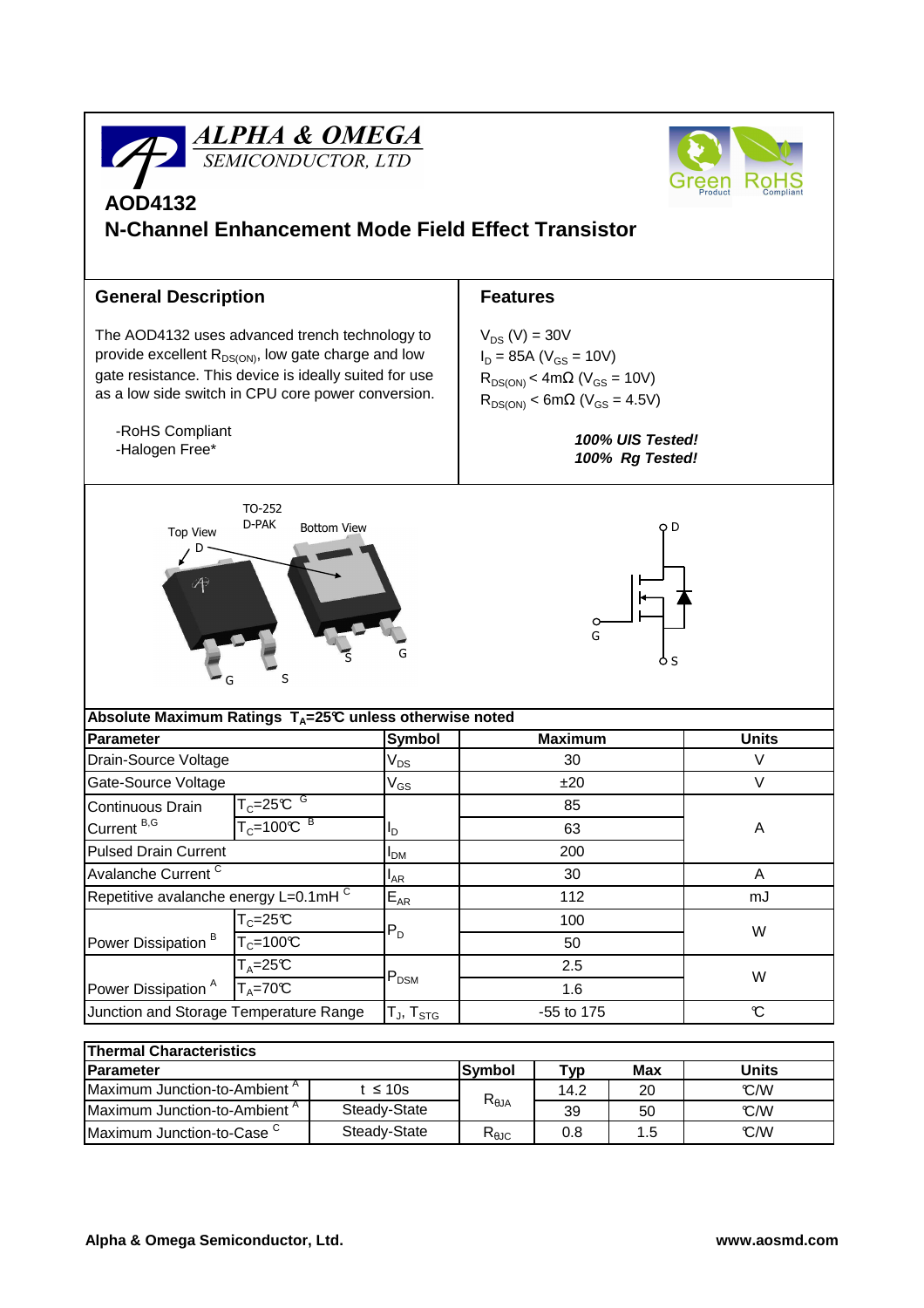| <b>Symbol</b>               | <b>Conditions</b><br><b>Parameter</b> |                                                               | Min | <b>Typ</b> | <b>Max</b> | <b>Units</b> |  |  |  |  |
|-----------------------------|---------------------------------------|---------------------------------------------------------------|-----|------------|------------|--------------|--|--|--|--|
| <b>STATIC PARAMETERS</b>    |                                       |                                                               |     |            |            |              |  |  |  |  |
| <b>BV<sub>DSS</sub></b>     | Drain-Source Breakdown Voltage        | $I_D = 250 \mu A$ , $V_{GS} = 0V$                             | 30  |            |            | $\vee$       |  |  |  |  |
| $I_{DSS}$                   | Zero Gate Voltage Drain Current       | $V_{DS} = 24V$ , $V_{GS} = 0V$                                |     |            | 1          | μA           |  |  |  |  |
|                             |                                       | $T_{J} = 55C$                                                 |     |            | 5          |              |  |  |  |  |
| $I_{GSS}$                   | Gate-Body leakage current             | $V_{DS}$ =0V, $V_{GS}$ = ±20V                                 |     |            | 100        | nA           |  |  |  |  |
| $\rm V_{GS(th)}$            | Gate Threshold Voltage                | V <sub>DS</sub> =V <sub>GS</sub> I <sub>D</sub> =250µA        | 1   | 1.8        | 3          | $\vee$       |  |  |  |  |
| $I_{D(ON)}$                 | On state drain current                | $V_{GS}$ =10V, $V_{DS}$ =5V                                   | 85  |            |            | Α            |  |  |  |  |
| $R_{DS(ON)}$                | Static Drain-Source On-Resistance     | $V_{GS}$ =10V, $I_D$ =20A                                     |     | 2.8        | 4          | $m\Omega$    |  |  |  |  |
|                             |                                       | $T_J = 125C$                                                  |     | 4.4        | 5.5        |              |  |  |  |  |
|                             |                                       | $V_{GS} = 4.5V, I_D = 20A$                                    |     | 4.4        | 6          | $m\Omega$    |  |  |  |  |
| $g_{FS}$                    | <b>Forward Transconductance</b>       | $V_{DS}=5V$ , $I_D=20A$                                       |     | 106        |            | S            |  |  |  |  |
| $V_{SD}$                    | Diode Forward Voltage                 | $IS=1A, VGS=0V$                                               |     | 0.72       | 1          | $\vee$       |  |  |  |  |
| $I_{\rm S}$                 | Maximum Body-Diode Continuous Current |                                                               |     |            | 85         | A            |  |  |  |  |
|                             | <b>DYNAMIC PARAMETERS</b>             |                                                               |     |            |            |              |  |  |  |  |
| $C_{\text{iss}}$            | <b>Input Capacitance</b>              |                                                               |     | 3700       | 4400       | pF           |  |  |  |  |
| $C_{\rm{oss}}$              | <b>Output Capacitance</b>             | $V_{GS}$ =0V, $V_{DS}$ =15V, f=1MHz                           |     | 700        |            | pF           |  |  |  |  |
| $C_{\rm rss}$               | Reverse Transfer Capacitance          |                                                               |     | 390        |            | pF           |  |  |  |  |
| $R_{g}$                     | Gate resistance                       | $V_{GS}$ =0V, $V_{DS}$ =0V, f=1MHz                            |     | 0.54       | 0.7        | Ω            |  |  |  |  |
| <b>SWITCHING PARAMETERS</b> |                                       |                                                               |     |            |            |              |  |  |  |  |
| Q <sub>a</sub> (10V)        | <b>Total Gate Charge</b>              |                                                               |     | 63         | 76         | nC           |  |  |  |  |
| $Q_g(4.5V)$                 | <b>Total Gate Charge</b>              | $V_{GS}$ =4.5V, $V_{DS}$ =15V, $I_{D}$ =20A                   |     | 33         | 40         | nC           |  |  |  |  |
| $Q_{gs}$                    | Gate Source Charge                    |                                                               |     | 8.6        |            | nC           |  |  |  |  |
| $Q_{gd}$                    | Gate Drain Charge                     |                                                               |     | 17.6       |            | nC           |  |  |  |  |
| $t_{D(on)}$                 | Turn-On DelayTime                     |                                                               |     | 12         |            | ns           |  |  |  |  |
| $t_r$                       | Turn-On Rise Time                     | $V_{GS}$ =10V, $V_{DS}$ =15V, R <sub>L</sub> =0.75 $\Omega$ , |     | 15.5       |            | ns           |  |  |  |  |
| $t_{D(\text{off})}$         | <b>Turn-Off DelayTime</b>             | $R_{\text{GEN}} = 3\Omega$                                    |     | 40         |            | ns           |  |  |  |  |
| $\mathbf{t}_\text{f}$       | <b>Turn-Off Fall Time</b>             |                                                               |     | 14         |            | ns           |  |  |  |  |
| $\mathfrak{t}_{\text{rr}}$  | Body Diode Reverse Recovery Time      | $I_F = 20A$ , dl/dt=100A/ $\mu$ s                             |     | 34         | 41         | ns           |  |  |  |  |
| $Q_{rr}$                    | Body Diode Reverse Recovery Charge    | $I_F = 20A$ , dl/dt=100A/ $\mu$ s                             |     | 30         |            | nC           |  |  |  |  |

A: The value of R<sub>BJA</sub> is measured with the device mounted on 1in<sup>2</sup> FR-4 board with 2oz. Copper, in a still air environment with T<sub>A</sub> = 25°C. The Power dissipation P<sub>DSM</sub> is based on steady-state R  $_{0JA}$  and the maximum allowed junction temperature of 150°C. The value in any given application depends on the user's specific board design, and the maximum temperature fo 175°C may be u sed if the PCB or heatsink allows it. B. The power dissipation P<sub>D</sub> is based on T<sub>J(MAX)</sub>=175°C, using junction-to-case thermal resistance, and is more useful in setting the upper dissipation limit for cases where additional heatsinking is used. It is used to determine the current rating, when this rating falls below the package limit.

C: Repetitive rating, pulse width limited by junction temperature  $T_{J(MAX)}$ =175°C.

D. The R<sub>6JA</sub> is the sum of the thermal impedence from junction to case R<sub>6JC</sub> and case to ambient.

E. The static characteristics in Figures 1 to 6 are obtained using <300 µs pulses, duty cycle 0.5% max.

F. These tests are performed with the device mounted on 1 in <sup>2</sup> FR-4 board with 2oz. Copper, in a still air environment with T<sub>A</sub>=25°C. The SOA curve provides a single pulse rating.

G. The maximum current rating is limited by the package current capability.

\*This device is guaranteed green after data code 8X11 (Sep  $1<sup>ST</sup>$  2008).

Rev 1: Sep 2008

THIS PRODUCT HAS BEEN DESIGNED AND QUALIFIED FOR THE CONSUMER MARKET. APPLICATIONS OR USES AS CRITICAL COMPONENTS IN LIFE SUPPORT DEVICES OR SYSTEMS ARE NOT AUTHORIZED. AOS DOES NOT ASSUME ANY LIABILITY ARISING OUT OF SUCH APPLICATIONS OR USES OF ITS PRODUCTS. AOS RESERVES THE RIGHT TO IMPROVE PRODUCT DESIGN, FUNCTIONS AND RELIABILITY WITHOUT NOTICE.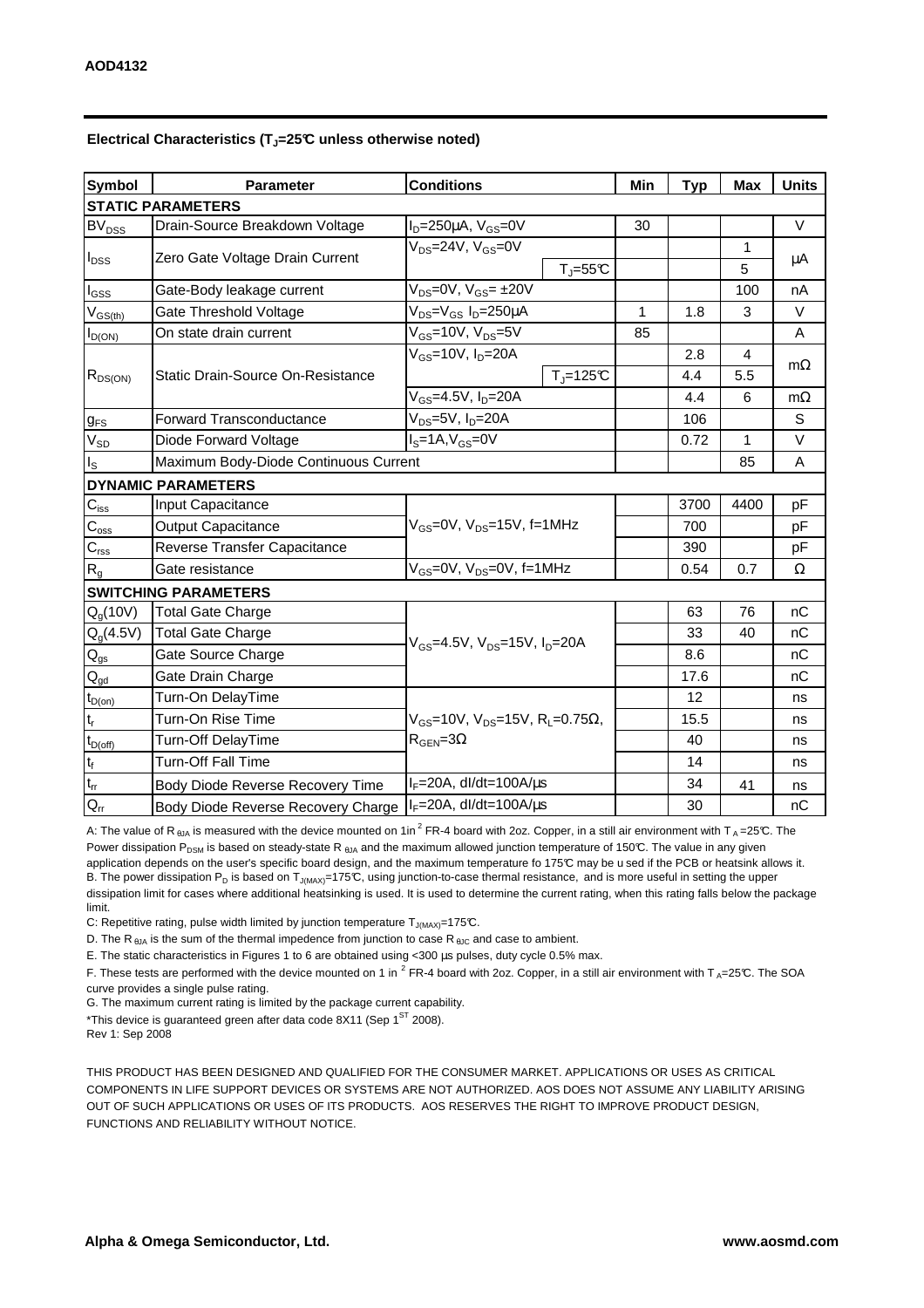

#### **TYPICAL ELECTRICAL AND THERMAL CHARACTERISTICS**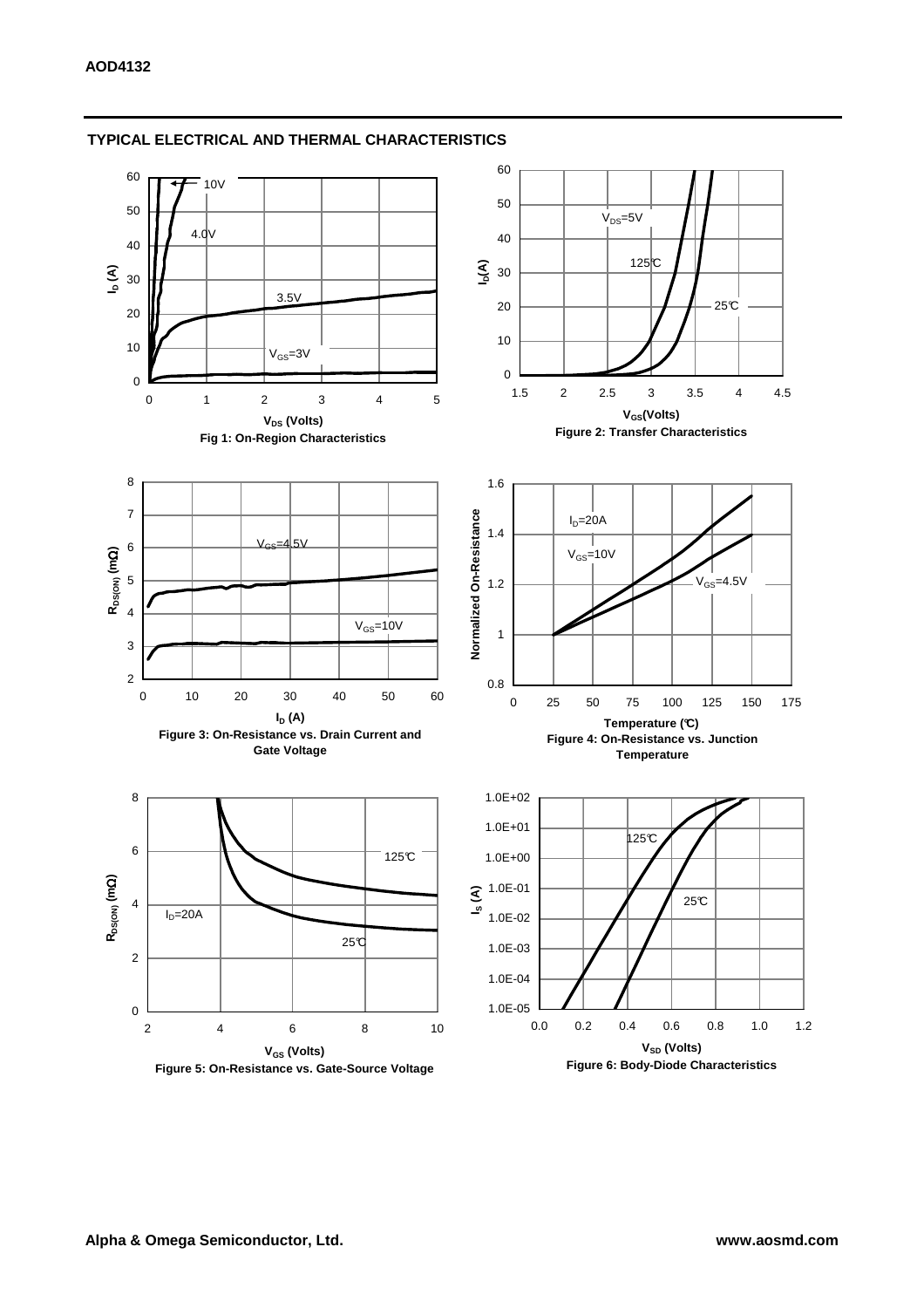

#### **TYPICAL ELECTRICAL AND THERMAL CHARACTERISTICS**

**Figure 11: Normalized Maximum Transient Thermal Impedance (Note F)**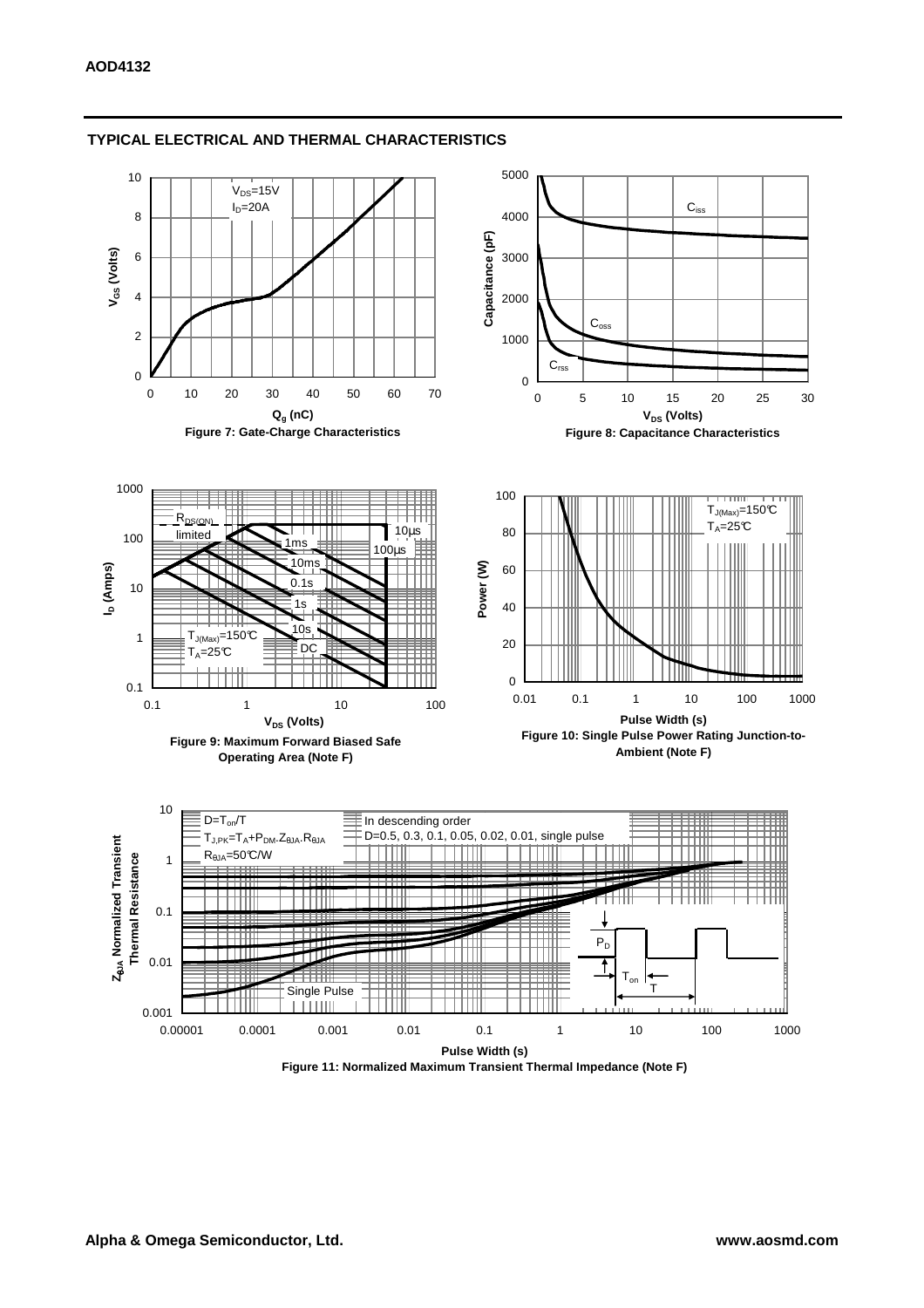

# **TYPICAL ELECTRICAL AND THERMAL CHARACTERISTICS**

0 25 50 75 100 125 150 175 **TCASE (°C) Figure 14: Current De-rating (Note B)**